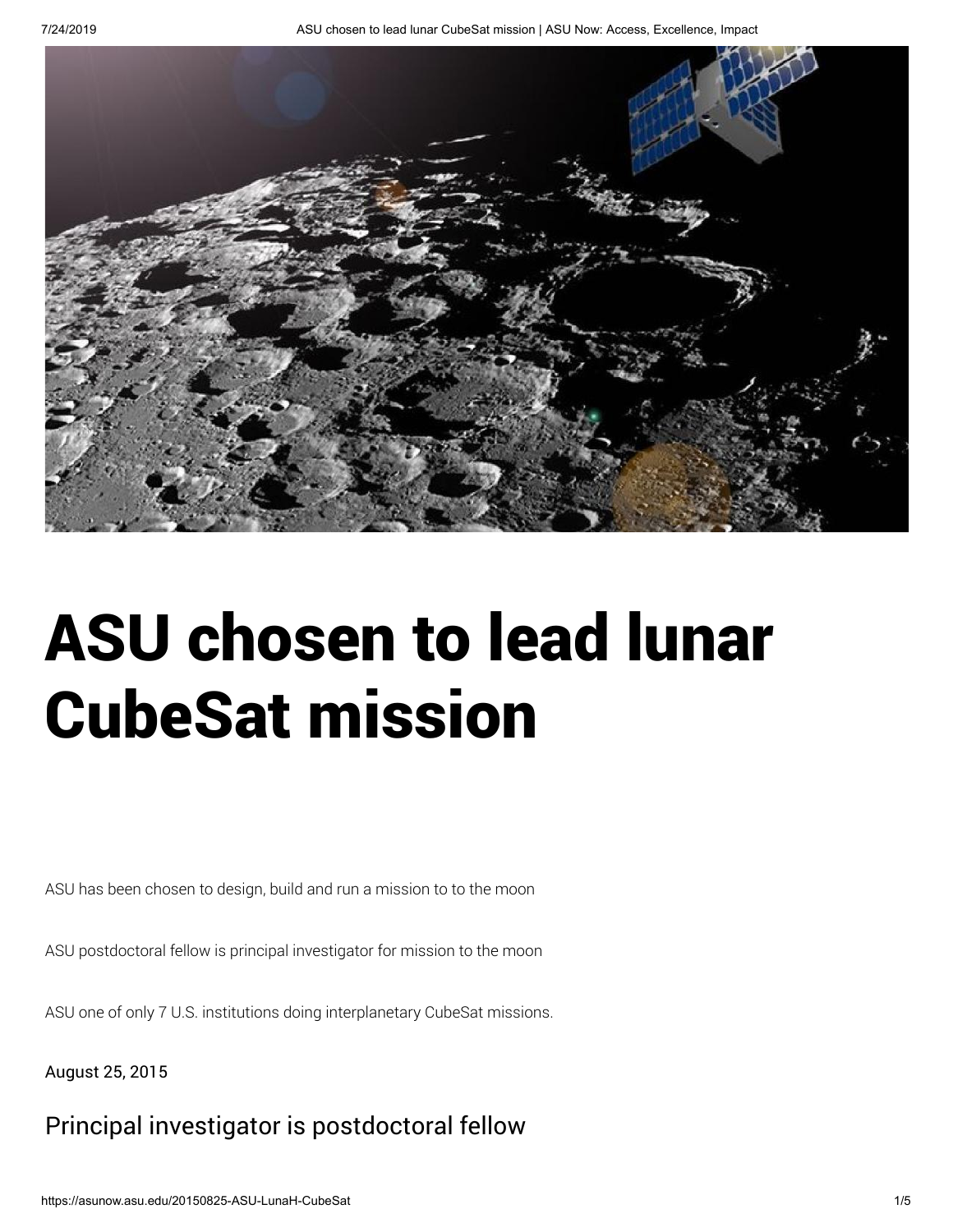## 7/24/2019 ASU chosen to lead lunar CubeSat mission | ASU Now: Access, Excellence, Impact

**Editor's note:** [This story is being highlighted in ASU Now's year in review. To read more top stories from 2015,](https://asunow.asu.edu/20151214-asu-news-asu-year-review) click here (https://asunow.asu.edu/20151214-asu-news-asu-year-review).

A spacecraft the size of a shoebox with Arizona origins will soon be orbiting our nearest neighbor to create a map of water-ice on the moon.

The NASA-selected CubeSat will be designed, built and operated at Arizona State University and is one piece of the agency's larger mission to fully characterize the water content at the lunar South Pole in preparation for exploration, resource utilization and improved understanding of the moon's geologic history.

The spacecraft, called the Lunar Polar Hydrogen Mapper, or "LunaH-Map" for short, will produce the most detailed map to date of the moon's water deposits, unveiling new details about the depth and distribution of the ice that has been tentatively identified from previous missions. Confirming and mapping those deposits in detail will help NASA understand how much water might be available and will help inform NASA's strategy for sending humans farther into the solar system.

The ability to search for useful assets, such as hydrogen, can potentially enable astronauts to manufacture fuel and other provisions needed to sustain a crew for a journey to Mars, reducing the amount of fuel and weight that NASA would need to transport from Earth.

This is the third major space project for which NASA has selected ASU in the past year, and it is the first planetary science spacecraft mission that will be led by ASU. It represents a major achievement for planetary geologist Craig Hardgrove, the School of Earth and Space Exploration postdoctoral research associate who proposed the mission and will be overseeing it as principal investigator.

"All of our previous NASA mission involvement has consisted of us having instruments on other people's missions. This is ASU's first interplanetary mission – this is our mission, our chance to trail blaze," said Jim Bell, professor in ASU's School of Earth and Space Exploration and mission deputy principal investigator.

"It's a privilege to be leading this fantastic team, and I want to make sure we do it right and deliver on our promise to NASA," Hardgrove said.

CubeSats are part of a growing movement that is revolutionizing space exploration because of their small size and low cost of construction and operation, effectively opening the door to early-career scientists, providing them an opportunity to operate missions of their own.

"How much good science can we do with these small missions? We don't know the answer, but we will be one of the first groups to try to answer the question," Bell said.

# A university affair

Although this is one of NASA's first forays into deep-space science experiments with CubeSats, the technology isn't new to NASA and universities, which have recognized their value and have been building them for years.

"CubeSats are a model for a new way to gain access to space, but they are also a model for how to teach students how to design, build, operate and troubleshoot a real space mission," said Bell, who also directs ASU's [NewSpace Initiative \(http://newspace.asu.edu/\)](http://newspace.asu.edu/). "Students want to know how a spacecraft works, but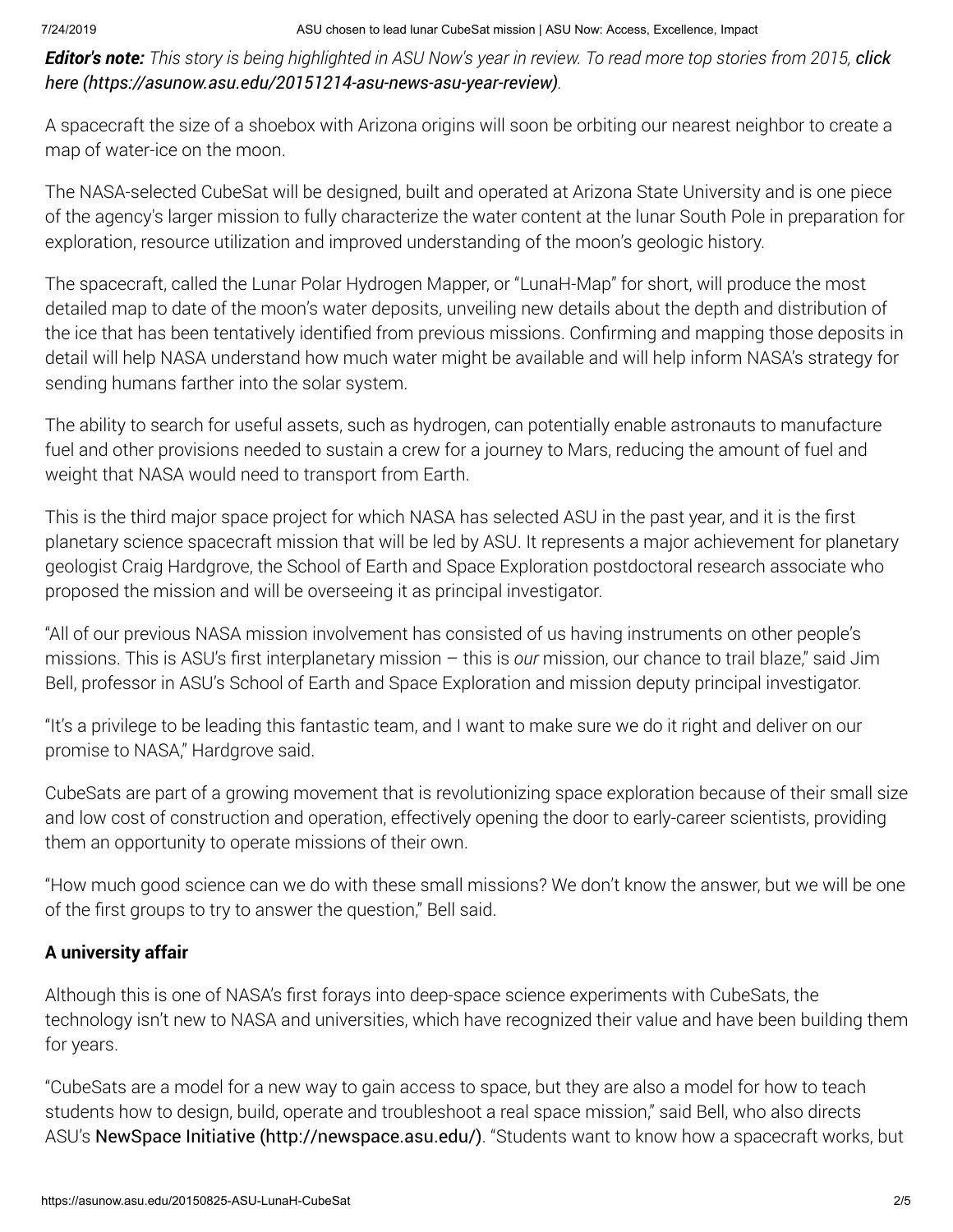### 7/24/2019 ASU chosen to lead lunar CubeSat mission | ASU Now: Access, Excellence, Impact

not just from a PowerPoint presentation. This is their opportunity to build something. Break it. Fix it. Test it again. Launch it. Operate it. And that is the beauty of CubeSats; they provide students with the experience of going through the complete mission process."

LunaH-Map will be designed, built and tested on ASU's Tempe campus, in partnership with NASA's Jet Propulsion Laboratory and several other partners supplying space-qualified hardware and services. LunaH-Map leverages technology from at least six small commercial space companies with expert knowledge and experience in building spacecraft hardware: Radiation Monitoring Devices, Busek, KinetX, NASA's Ames Research Center, Catholic University of America, and Planetary Resources.

Overseeing all aspects of the spacecraft engineering is the mission's chief engineer and co-investigator, Jekan Thanga, an assistant professor in ASU's School of Earth and Space Exploration. Much of the design and development of LunaH-Map will be done in his Space and Terrestrial Robotic Exploration (SpaceTREx) Laboratory and clean rooms in ASU's state-of-the-art Interdisciplinary Science and Technology Building 4, which with their glass windows offer an opportunity for visitors to watch the spacecraft being built, tested and operated.

In total, there will be 15 to 20 ASU professionals, including students, working on all aspects of the design, development, testing and delivery of the spacecraft.

"Within the United States there only about seven institutions that are doing interplanetary CubeSat missions," Thanga said. "ASU brings together scientists and engineers to work on radical new concepts together, from the start. This innovative collaboration strategy leads to greater science return, and more creativity and capability."

Other co-investigators from ASU include Professor Mark Robinson and Associate Research Professor Paul Scowen from the School of Earth and Space Exploration.

## Small, low-cost, but sophisticated

LunaH-Map, along with a number of other deep-space CubeSats, is a candidate to fly to lunar orbit on Exploration Mission-1, the first flight of NASA's Space Launch System (SLS), which will be the most powerful rocket ever built and will enable astronauts in the Orion spacecraft to travel deeper into the solar system. NASA will provide several CubeSat missions spots on the maiden SLS mission.

LunaH-Map is a 6U ("6 unit") CubeSat. One "unit" is a cube measuring 4.7 inches on a side; LunaH-Map strings six of these CubeSat building blocks together and weighs as much as a small child (about 30 pounds).

But just because it is small, doesn't mean it is less sophisticated – in this case, as with our smartphones, size doesn't compromise capabilities. LunaH-Map's design allows for all the necessary sensors and instruments to be securely packaged inside. A jack-in-the-box-like deployer releases the spacecraft and panels pop out like little wings.

Once it arrives at the moon, the tiny spacecraft will embark on a 60-day science mission, consisting of 141 science orbits, using a suite of science instruments.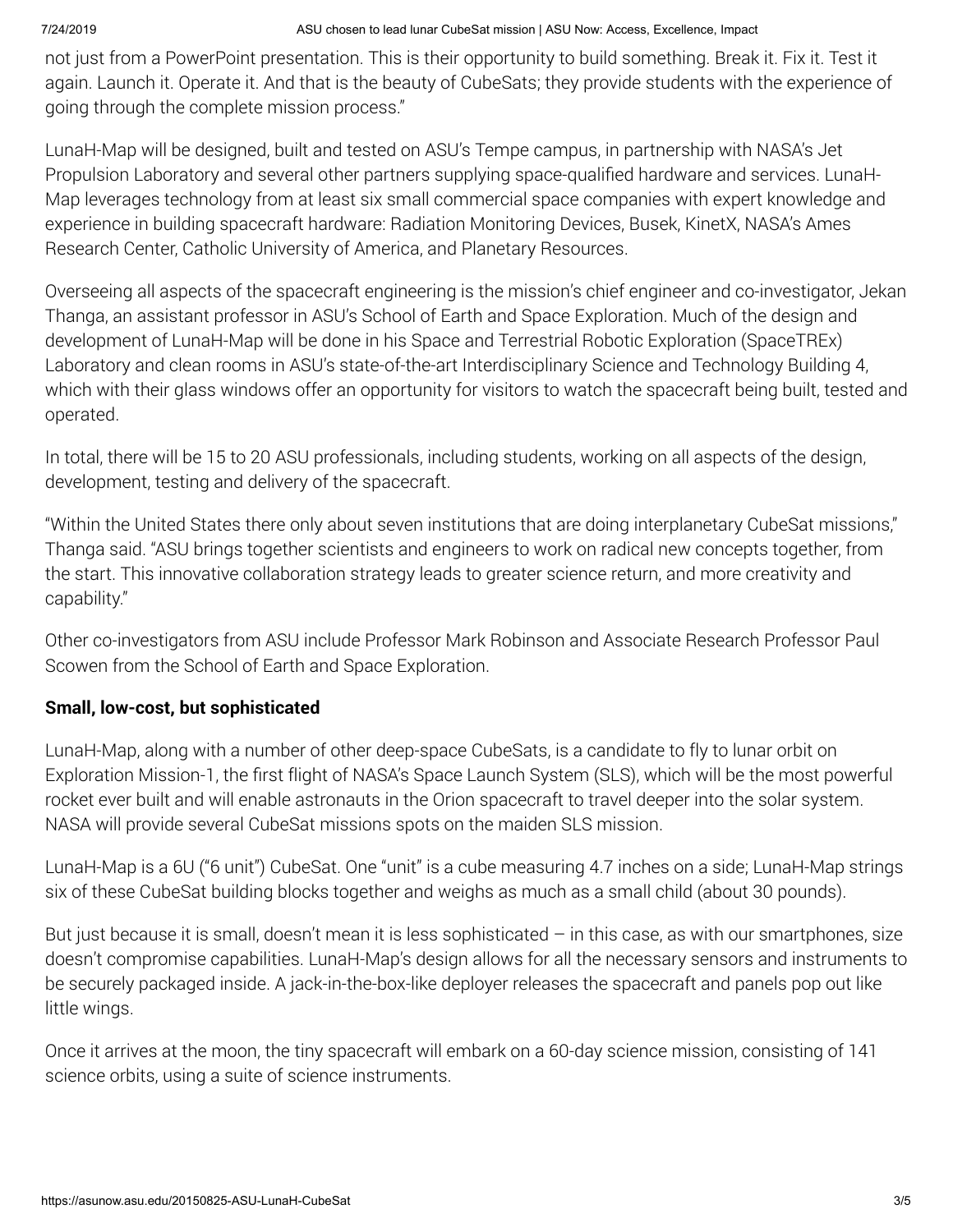

The tiny CubeSat is a big win for planetary geologist Craig Hardgrove, the School of Earth and Space Exploration postdoctora research associate who proposed the mission and will be overseeing it as principal investigator. Ken Fagan/ASU Now

Its main instrument is a neutron detector designed to sense the presence of hydrogen by measuring the energies of neutrons that have interacted with and subsequently leaked back out of the material in the top meter of the lunar surface.

"We know from previous missions there is an increased abundance of hydrogen at the lunar poles. But we don't know how much or exactly where," Hardgrove said. "NASA has funded three different CubeSats to learn more: Lunar IceCube, Lunar FLASHLIGHT and LunaH-Map. They all look for water in different ways and provide different types of information."

As LunaH-Map flies over the lunar South Pole at a very low altitude, it counts the energies of neutrons that have leaked out of the lunar surface. The energy distribution of the neutrons that hit the detectors tells us about the amount of hydrogen that's buried in the top meter of lunar soil.

LunaH-Map will map the hydrogen content of the entire South Pole of the moon, including within permanently shadowed regions at high resolution. LunaH-Map will measure the bulk hydrogen content, up to a meter beneath the lunar surface, while the instruments on both Lunar IceCube and FLASHLIGHT will tell us about the very top few microns. LunaH-Map will create the highest-resolution maps of regional near-surface (topmeter) water-ice distribution across the entire South Pole of the moon.